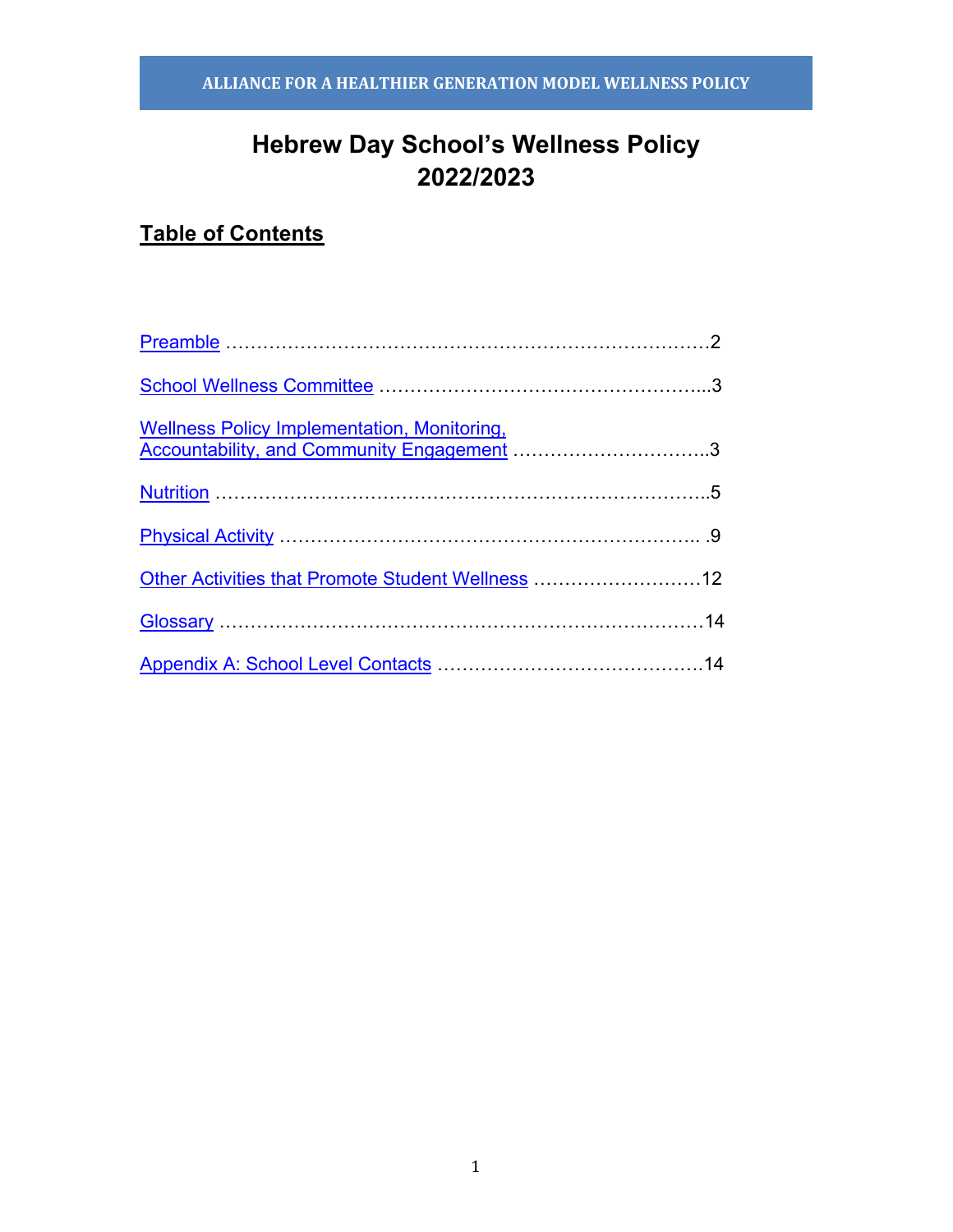# **Hebrew Day School's Wellness Policy**

## **Preamble**

Hebrew Day School (hereto referred to as the Day School) is committed to the optimal development of every student. The Day School believes that for students to have the opportunity to achieve personal, academic, developmental and social success, we need to create positive, safe and health-promoting learning environments at every level, in every setting, throughout the school year.

Research shows that two components, good nutrition and physical activity before, during and after the school day, are strongly correlated with positive student outcomes. For example, student participation in the U.S. Department of Agriculture's (USDA) School Breakfast Program is associated with higher grades and standardized test scores, lower absenteeism and better performance on cognitive tasks.<sup>1,2,3,4,5,6,7</sup> Conversely, less-than-adequate consumption of specific foods including fruits, vegetables and dairy products, is associated with lower grades among students.<sup>8,9,10</sup> In addition, students who are physically active through active transport to and from school, recess, physical activity breaks, high-quality physical education and extracurricular activities – do better academically.<sup>11,12,13,14</sup>. Finally, there is evidence that adequate hydration is associated with better cognitive performance. 15,16,17

This policy outlines the Day School's approach to ensuring environments and opportunities for all students to practice healthy eating and physical activity behaviors throughout the school day while minimizing commercial distractions. Specifically, this policy establishes goals and procedures to ensure that:

- Students in the Day School have access to healthy foods throughout the school day both through reimbursable school meals and other foods available throughout the school campusin accordance with Federal and state nutrition standards;
- Students receive quality nutrition education that helps them develop lifelong healthy eating behaviors;
- § Students have opportunities to be physically active before, during and after school;
- Schools engage in nutrition and physical activity promotion and other activities that promote student wellness;
- School staff are encouraged and supported to practice healthy nutrition and physical activity behaviors in and out of school;
- The community is engaged in supporting the work of the Day School in creating continuity between school and other settings for students and staff to practice lifelong healthy habits; and
- The Day School establishes and maintains an infrastructure for management, oversight, implementation, communication about and monitoring of the policy and its established goals and objectives.

This policy applies to all students and staff in the Day School. Specific measureable goals and outcomes are identified within each section below.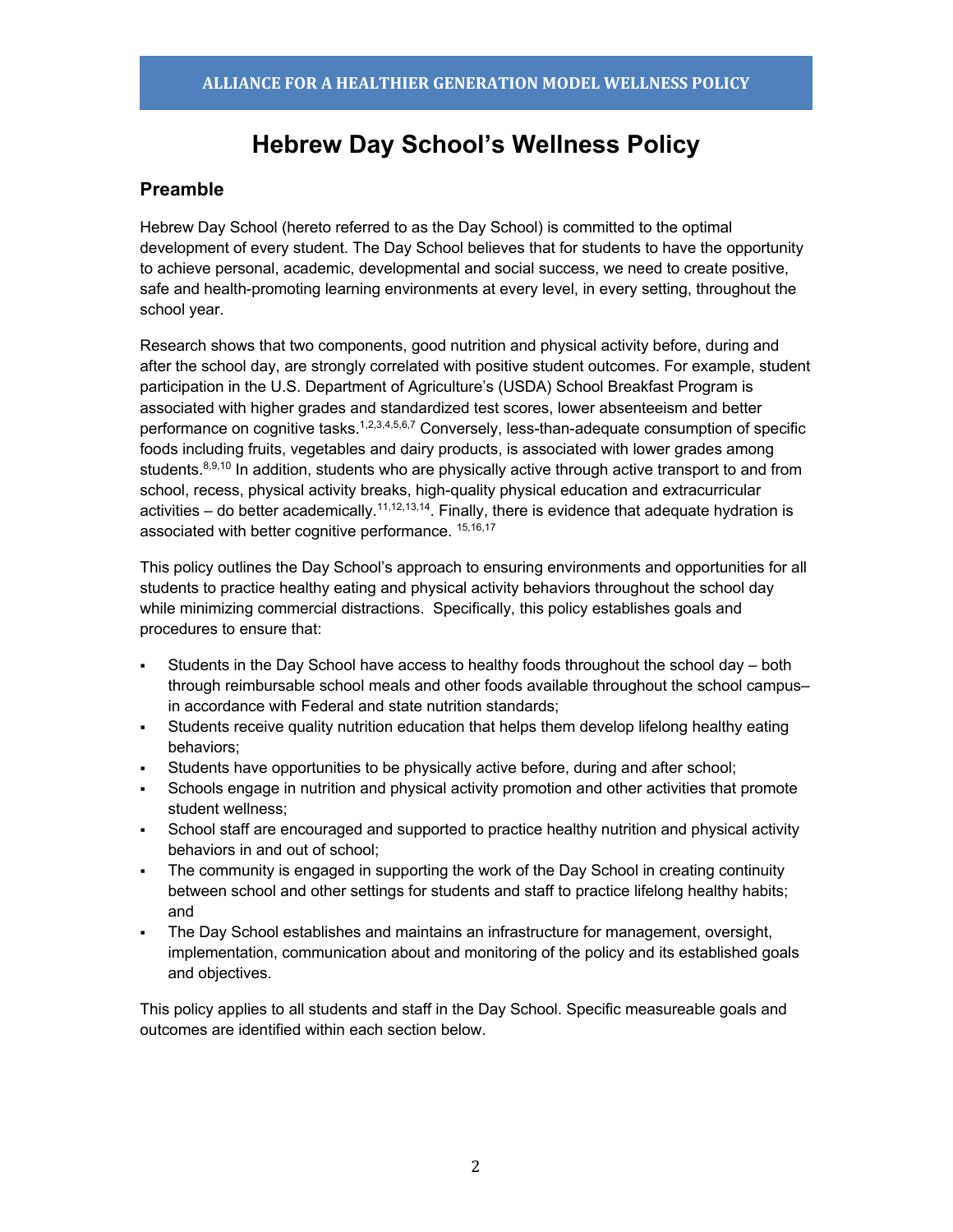## **I. School Wellness Committee**

#### *Committee Role and Membership*

The Day School will review with parents, students and staff at least four times per year to establish goals for and oversee school health and safety policies and programs, including development, implementation and periodic review and update of this Day School Wellness Policy (heretofore referred as "wellness policy").

### *Leadership*

The Principal will meet with students, parents and staff to review and/or update the wellness policy, and will ensure the school's compliance with the policy.

| <b>Name</b>                | Title /<br><b>Relationship to</b><br>the School or Day<br><b>School</b> | <b>Email address</b>      | Role on<br><b>Committee</b>                                              |
|----------------------------|-------------------------------------------------------------------------|---------------------------|--------------------------------------------------------------------------|
| Rabbi Menachem<br>Fruchter | Principal                                                               | hebrewdayschool@gmail.com | Assists in the<br>evaluation of the<br>wellness policy<br>implementation |

## **II. Wellness Policy Implementation, Monitoring, Accountability and Community Engagement**

#### *Implementation Plan*

The Day School will develop and maintain a plan for implementation to manage and coordinate the execution of this wellness policy. The plan delineates roles, responsibilities, actions and timelines specific to each school; and includes information about who will be responsible to make what change, by how much, where and when; as well as specific goals and objectives for nutrition standards for all foods and beverages available on the school campus, food and beverage marketing, nutrition promotion and education, physical activity, physical education and other school-based activities that promote student wellness. It is recommended that the school use the Healthy Schools Program online tools to complete a school-level assessment based on the Centers for Disease Control and Prevention's School Health Index, create an action plan that fosters implementation and generate an annual progress report.

This wellness policy and the progress reports can be found at: http://www.*hebrewdayschool.org*

#### *Recordkeeping*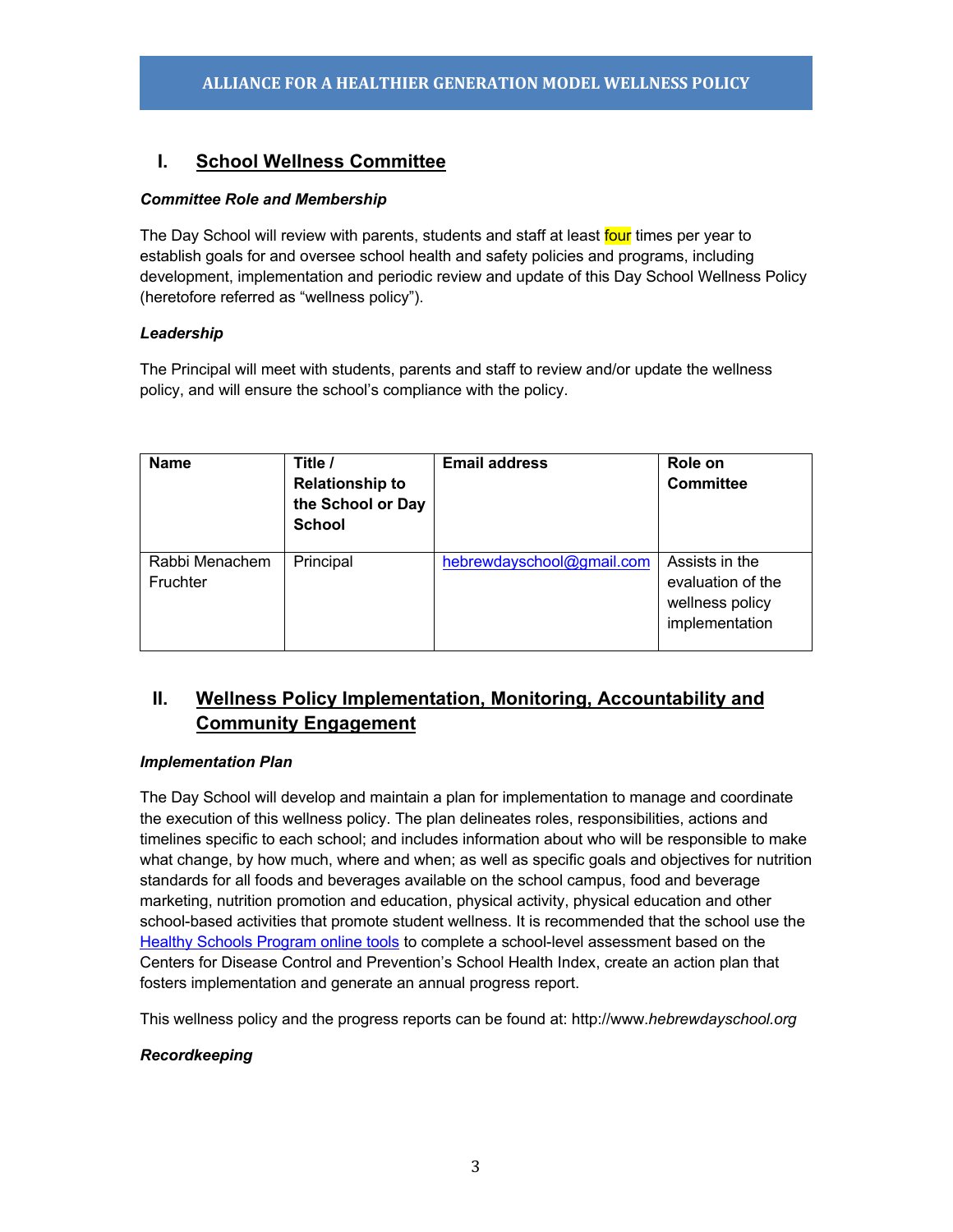The Day School will retain records to document compliance with the requirements of the wellness policy in the office of the Day School.. Documentation maintained in this location will include but will not be limited to:

- The written wellness policy:
- § Documentation demonstrating that the policy has been made available to the public;
- Documentation of efforts to review and update the Local Schools Wellness Policy; including an indication of who is involved in the update and methods the Day School uses to make stakeholders aware of their ability to participate on the School Wellness Policy.
- Documentation to demonstrate compliance with the annual public notification requirements;
- The most recent assessment on the implementation of the local school wellness policy;
- § Documentation demonstrating the most recent assessment on the implementation of the Local School Wellness Policy has been made available to the public.

#### *Annual Notification of Policy*

The Day School will actively inform families and the public each year of basic information about this policy, including its content, any updates to the policy and implementation status. The Day School will make this information available via the Day School website and/or Day School-wide communications. The Day School will provide as much information as possible about the school nutrition environment. This will include a summary of the Day School's events or activities related to wellness policy implementation. Annually, the Day School will also publicize the name and contact information of the Day School leading and coordinating the committee, as well as information on how the public can get involved with the school wellness committee.

#### *Triennial Progress Assessments*

At least once every three years, the Day School will evaluate compliance with the wellness policy to assess the implementation of the policy and include:

- The extent to which schools under the jurisdiction of the Day School are in compliance with the wellness policy;
- The extent to which the Day School's wellness policy compares to the Alliance for a Healthier Generation's model wellness policy; and
- A description of the progress made in attaining the goals of the Day School's wellness policy.

The position/person responsible for managing the triennial assessment and contact information is Rabbi Menachem Fruchter, Principal (845-794-7890).

The Day School will actively notify households/families of the availability of the triennial progress report.

#### *Revisions and Updating the Policy*

The Day School will update or modify the wellness policy based on the results of the annual School Health Index and triennial assessments and/or as Day School priorities change; community needs change; wellness goals are met; new health science, information, and technology emerges; and new Federal or state guidance or standards are issued. **The wellness policy will be assessed and updated as indicated at least every three years, following the triennial assessment.**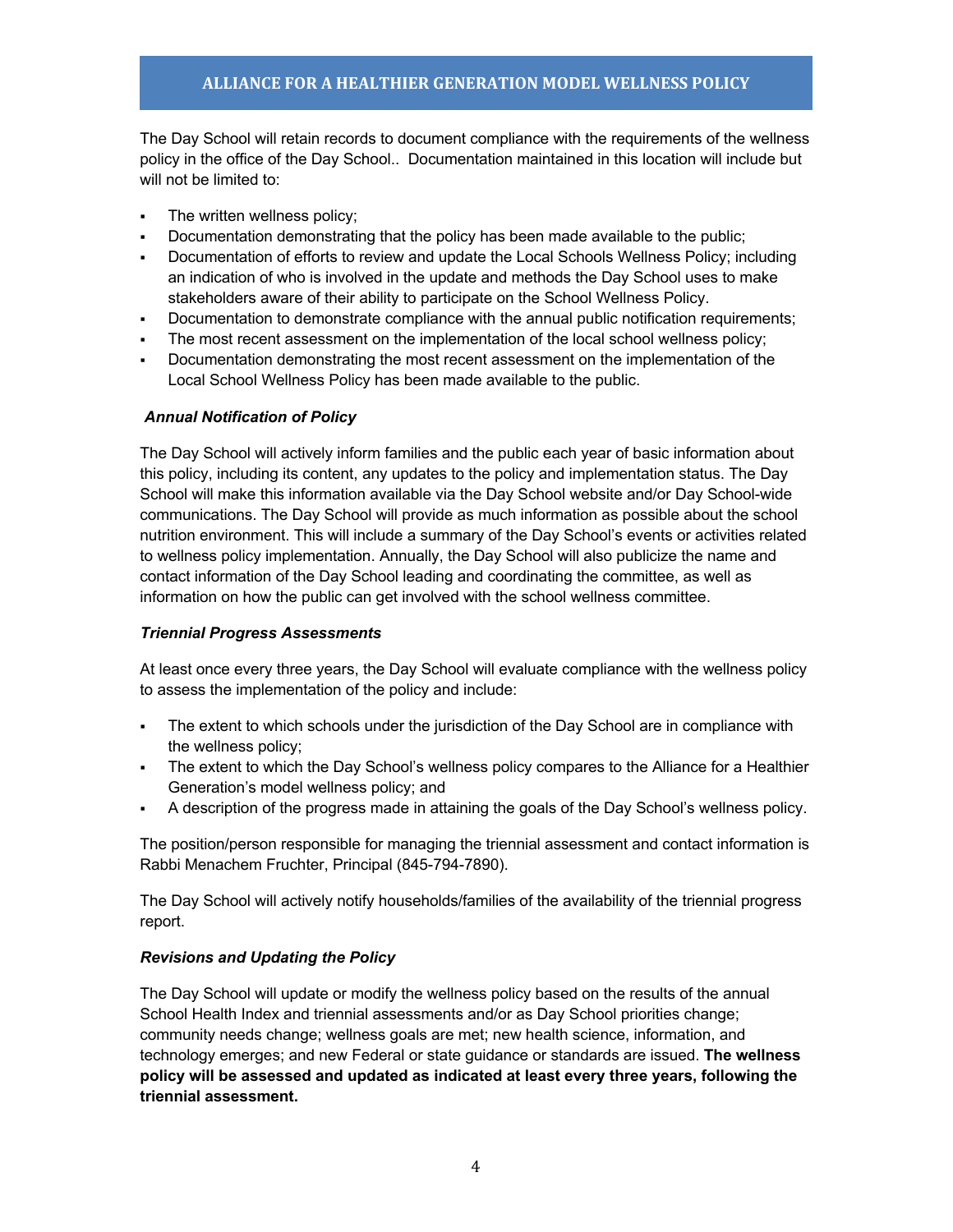#### *Community Involvement, Outreach and Communications*

The Day School is committed to being responsive to community input, which begins with awareness of the wellness policy. The Day School will actively communicate ways in which others can participate in the development, implementation and periodic review and update of the wellness policy through a variety of means appropriate for that Day School. The Day School will also inform parents of the improvements that have been made to school meals and compliance with school meal standards, availability of child nutrition programs and how to apply, and a description of and compliance with Smart Snacks in School nutrition standards. The Day School will use electronic mechanisms, such as email or displaying notices on the Day School's website, as well as non-electronic mechanisms, such as newsletters, presentations to parents, or sending information home to parents, to ensure that all families are actively notified of the content of, implementation of, and updates to the wellness policy, as well as how to get involved and support the policy. The Day School will ensure that communications are culturally and linguistically appropriate to the community, and accomplished through means similar to other ways that the Day School and individual schools are communicating important school information with parents.

The Day School will actively notify the public about the content of or any updates to the wellness policy annually, at a minimum. The Day School will also use these mechanisms to inform the community about the availability of the annual and triennial reports.

## **III. Nutrition**

#### *School Meals*

Our school Day School is committed to serving healthy meals to children, with plenty of fruits, vegetables, whole grains, and fat-free and low-fat milk; that are moderate in sodium, low in saturated fat, and have zero grams *trans* fat per serving (nutrition label or manufacturer's specification); and to meeting the nutrition needs of school children within their calorie requirements. The school meal programs aim to improve the diet and health of school children, help mitigate childhood obesity, model healthy eating to support the development of lifelong healthy eating patterns and support healthy choices while accommodating cultural food preferences and special dietary needs.

The Day School participates in USDA child nutrition programs, including the National School Lunch Program (NSLP), the School Breakfast Program (SBP), and Team Nutrition's MyPlate The Day School also operates additional nutrition-related programs and activities including growing their own fruits and vegetables in our Garden. The Day School are committed to offering school meals through the NSLP and SBP programs, and other applicable Federal child nutrition programs, that:

- Are accessible to all students:
- Are appealing and attractive to children;
- § Are served in clean and pleasant settings;
- § Meet or exceed current nutrition requirements established by local, state, and Federal statutes and regulations. (The Day School offers reimbursable school meals that meet USDA nutrition standards.)
- Promote healthy food and beverage choices using at least ten of the following **Smarter** Lunchroom techniques: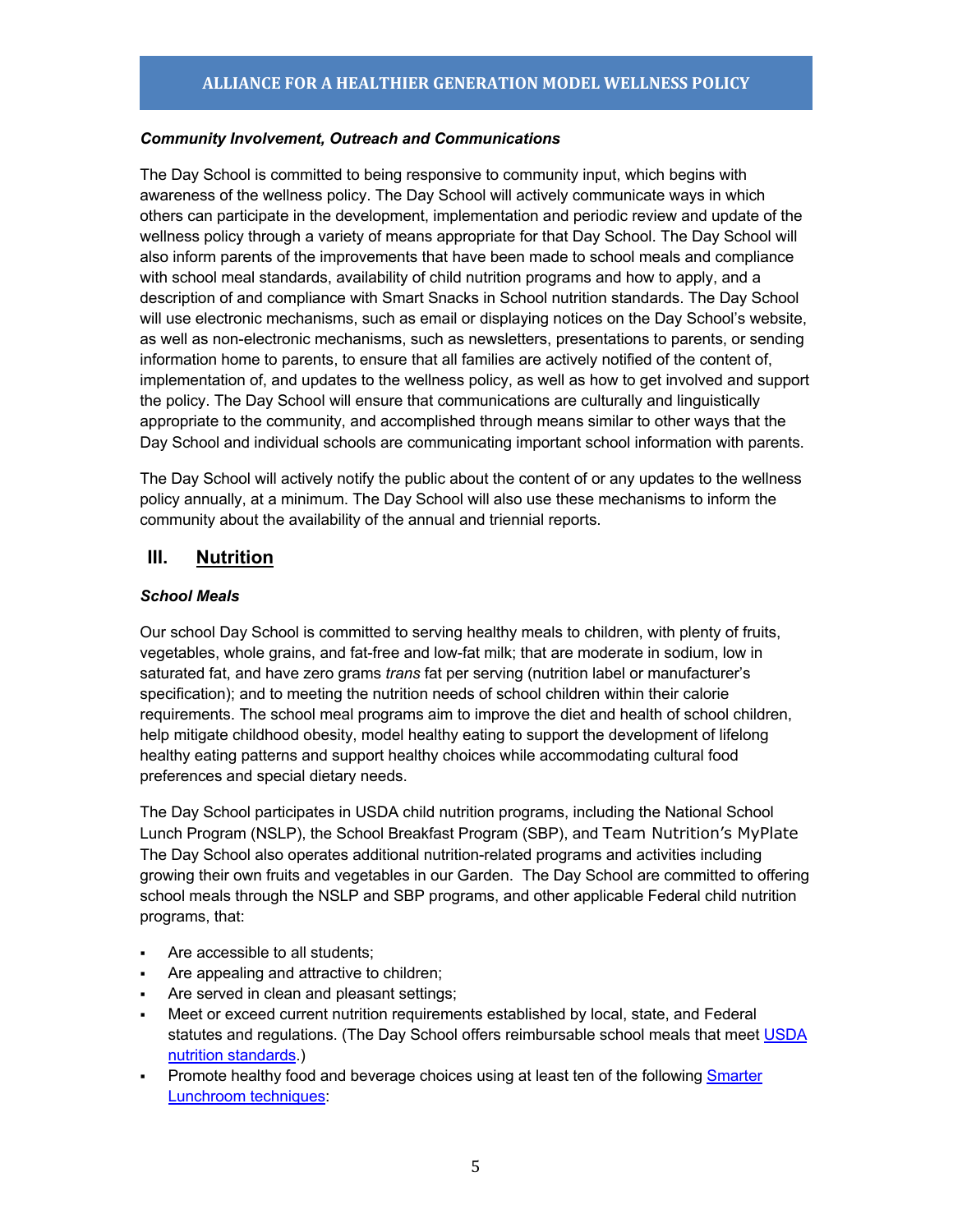- − Whole fruit options are displayed in attractive bowls or baskets (instead of chaffing dishes or hotel pans).
- − Sliced or cut fruit is available daily.
- − Daily fruit options are displayed in a location in the line of sight and reach of students.
- − All available vegetable options are displayed in a location in the line of sight and reach of students.
- − All staff members, especially those serving, have been trained to politely prompt students to select and consume the daily vegetable options with their meal.
- − White milk is placed in front of other beverages in all coolers.
- − Student surveys and taste testing opportunities are used to inform menu development, dining space decor and promotional ideas.
- Student artwork is displayed in the service and/or dining areas.
- Daily announcements are used to promote and market menu options.
- §
- § *Students will be allowed at least 10 minutes to eat breakfast and at least 25 minutes to eat lunch, counting from the time they have received their meal and are seated (meets Healthy Schools Program Gold-level criteria).*
- § *Students are served lunch at a reasonable and appropriate time of day.*
- § *Participation in Federal child nutrition programs will be promoted among students and families to help ensure that families know what programs are available in their children's school.*
- § *The Day School will implement at least four of the following five Farm to School activities (meets Healthy Schools Program Gold-level criteria; mark/circle the four activities the Day School plans to do):* 
	- − *Local and/or regional products are incorporated into the school meal program;*
	- − *Messages about agriculture and nutrition are reinforced throughout the learning environment;*
	- − *School hosts a school garden;*
	- − *School grows their own fruits, melons, & vegetables;*
	- − *School hosts field trips to local farms;*

#### *Staff Qualifications and Professional Development*

All school nutrition program directors, managers and staff will meet or exceed hiring and annual continuing education/training requirements in the USDA professional standards for child nutrition professionals. These school nutrition personnel will refer to USDA's Professional Standards for School Nutrition Standards website to search for training that meets their learning needs.

#### *Water*

To promote hydration, free, safe, unflavored drinking water will be available to all students throughout the school day. The Day School will make drinking water available where school meals are served during mealtimes.

*Water cups/jugs will be available in the cafeteria if a drinking fountain is not present.*

- § *All water sources and containers will be maintained on a regular basis to ensure good hygiene and health safety standards. Such sources and containers may include water jugs, and other methods for delivering drinking water.]*
- § Students will be allowed to bring and carry (approved) water bottles filled with only water with them throughout the day.

#### *Competitive Foods and Beverages*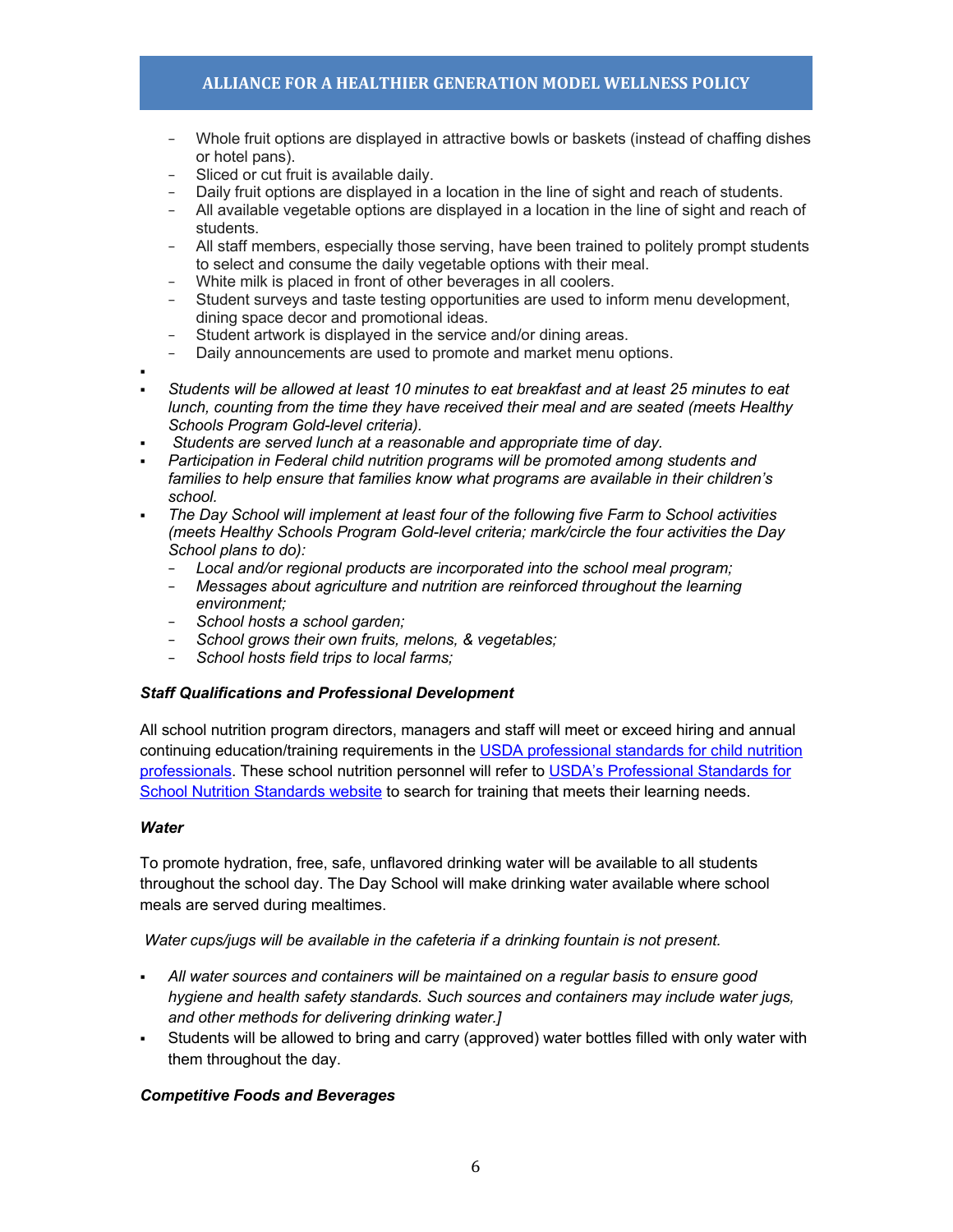The Day School is committed to ensuring that all foods and beverages available to students on the school campus\* during the school day\* support healthy eating. The foods and beverages sold and served outside of the school meal programs (e.g., "competitive" foods and beverages) will meet the USDA Smart Snacks in School nutrition standards, at a minimum. Smart Snacks aim to improve student health and well-being, increase consumption of healthful foods during the school day and create an environment that reinforces the development of healthy eating habits. A summary of the standards and information, as well as a Guide to Smart Snacks in Schools are available at: http://www.fns.usda.gov/healthierschoolday/tools-schools-smart-snacks. The Alliance for a Healthier Generation provides a set of tools to assist with implementation of Smart Snacks available at www.foodplanner.healthiergeneration.org.

To support healthy food choices and improve student health and well-being, all foods and beverages outside the reimbursable school meal programs that are sold to students on the school campus during the school day\* will meet or exceed the USDA Smart Snacks nutrition standards. These standards will apply in all locations and through all services where foods and beverages are sold, which may include, but are not limited to, à la carte options in cafeterias.

#### *Celebrations and Rewards*

All foods offered on the school campus will meet or exceed the USDA Smart Snacks in School nutrition standards including through:

- 1. Celebrations and parties. The Day School will provide a list of healthy party ideas to parents and teachers, including non-food celebration ideas. Healthy party ideas are available from the Alliance for a Healthier Generation and from the USDA.
- 2. Healthy Classroom snacks brought by students are encouraged by staff. The Day School will provide to parents a list of foods and beverages that meet Smart Snacks nutrition standards.
- *3.* Rewards and incentives. The Day School will provide teachers and other relevant school staff a list of alternative ways to reward children. Foods and beverages will not be used as a reward, or withheld as punishment for any reason, such as for performance or behavior.
- *4. All foods brought into school must be certified as Kosher.*

#### *Fundraising*

Foods and beverages that meet or exceed the USDA Smart Snacks in Schools nutrition standards may be sold through fundraisers on the school campus\* during the school day\*. The Day School will make available to parents and teachers a list of healthy fundraising ideas [*examples from the Alliance for a Healthier Generation and the USDA*].

#### *Nutrition Promotion*

Nutrition promotion and education positively influence lifelong eating behaviors by using evidence-based techniques and nutrition messages, and by creating food environments that encourage healthy nutrition choices and encourage participation in school meal programs. Students and staff will receive consistent nutrition messages throughout schools, classrooms, gymnasiums, and cafeterias. Nutrition promotion also includes marketing and advertising nutritious foods and beverages to students and is most effective when implemented consistently through a comprehensive and multi-channel approach by school staff, teachers, parents, students and the community.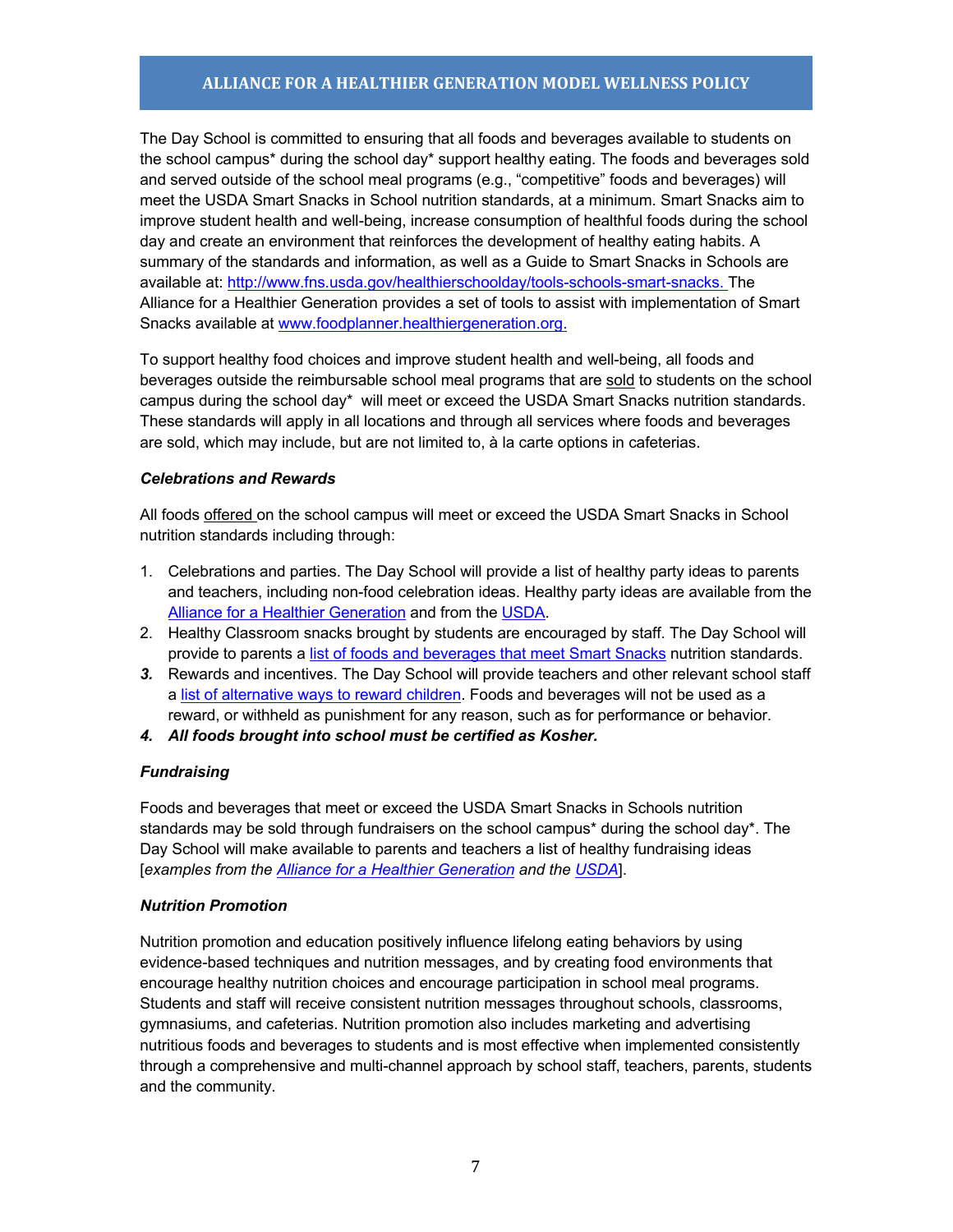The Day School will promote healthy food and beverage choices for all students throughout the school campus, as well as encourage participation in school meal programs. This promotion will occur through at least:

- Implementing at least ten or more evidence-based healthy food promotion techniques through the school meal programs using Smarter Lunchroom techniques; and
- § Ensuring 100% of foods and beverages promoted to students meet the USDA Smart Snacks in School nutrition standards. Additional promotion techniques that the Day School and individual schools may use are available at http://www.foodplanner.healthiergeneration.org/.

#### *Nutrition Education*

The Day School will teach, model, encourage and support healthy eating by all students. Schools will provide nutrition education and engage in nutrition promotion that:

- § Is designed to provide students with the knowledge and skills necessary to promote and protect their health;
- § Is part of not only health education classes, but also integrated into other classroom instruction through subjects such as math, science, language arts, social sciences and elective subjects;
- § Includes enjoyable, developmentally-appropriate, culturally-relevant and participatory activities, such as cooking demonstrations or lessons, promotions, taste-testing, farm visits and school gardens;
- Promotes fruits, vegetables, whole-grain products, low-fat and fat-free dairy products and healthy food preparation methods;
- § Emphasizes caloric balance between food intake and energy expenditure (promotes physical activity/exercise);
- Links with school meal programs, cafeteria nutrition promotion activities, school gardens, Farm to School programs, other school foods and nutrition-related community services;
- § Teaches media literacy with an emphasis on food and beverage marketing; and
- Includes nutrition education training for teachers and other staff.
- § *In elementary schools, nutrition education will be offered at each grade level as part of a sequential, comprehensive, standards-based health education curriculum that meets state and national standards (meets Healthy Schools Program Silver/Gold-level criteria).*

#### *Essential Healthy Eating Topics in Health Education*

The Day School will include in the health education curriculum a minimum of 12 of the following essential topics on healthy eating:

- Relationship between healthy eating and personal health and disease prevention
- Food guidance from MyPlate
- § Reading and using FDA's nutrition fact labels
- Eating a variety of foods every day
- § Balancing food intake and physical activity
- Eating more fruits, vegetables and whole grain products
- § Choosing foods that are low in fat, saturated fat, and cholesterol and do not contain *trans* fat
- § Choosing foods and beverages with little added sugars
- Eating more calcium-rich foods
- § Preparing healthy meals and snacks
- Risks of unhealthy weight control practices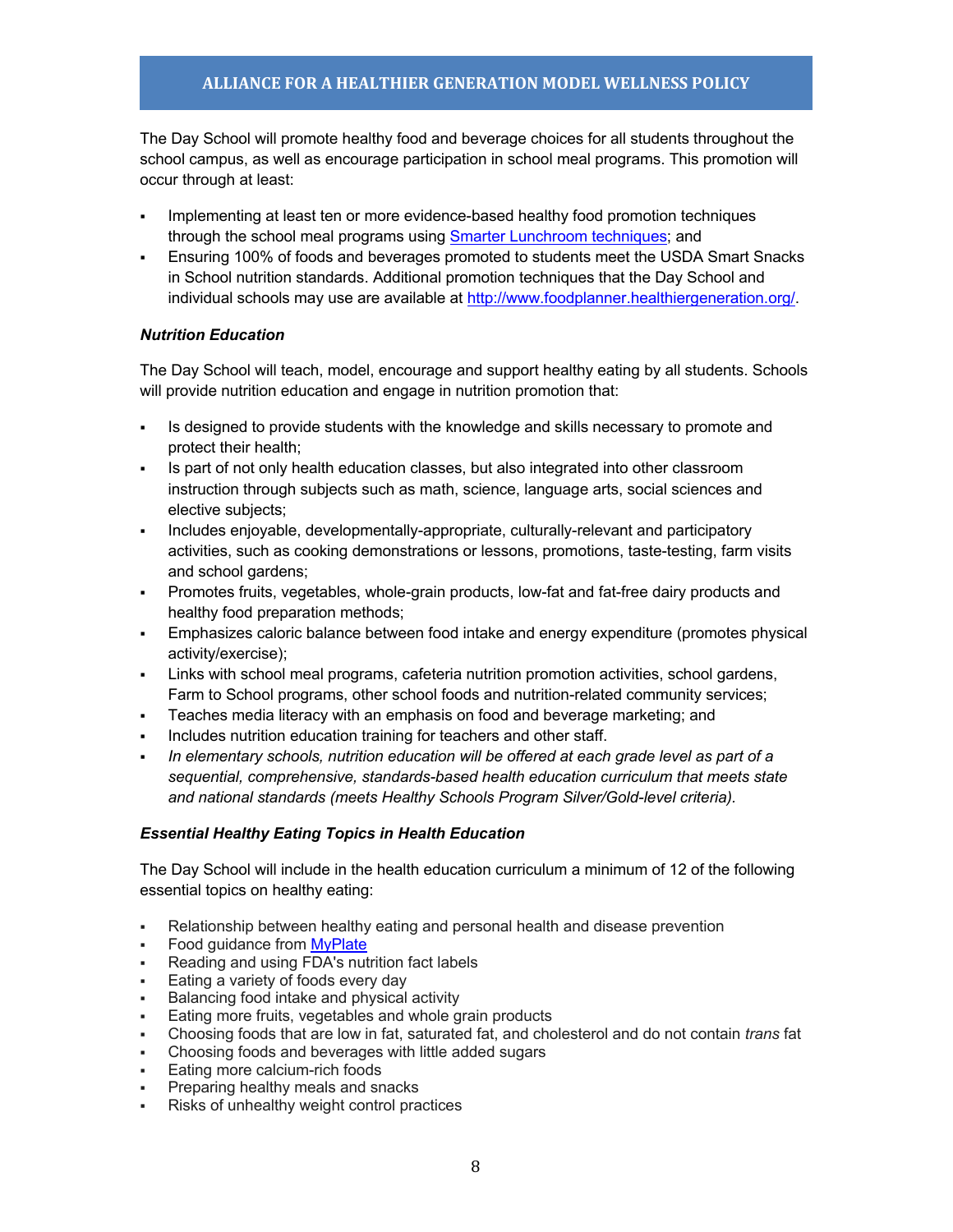- § Accepting body size differences
- § Food safety
- Importance of water consumption
- Importance of eating breakfast
- Making healthy choices when eating at restaurants
- Eating disorders
- The Dietary Guidelines for Americans
- § Reducing sodium intake
- § Social influences on healthy eating, including media, family, peers and culture
- § How to find valid information or services related to nutrition and dietary behavior
- § How to develop a plan and track progress toward achieving a personal goal to eat healthfully
- Resisting peer pressure related to unhealthy dietary behavior
- Influencing, supporting, or advocating for others' healthy dietary behavior

#### *Food and Beverage Marketing in Schools*

The Day School is committed to providing a school environment that ensures opportunities for all students to practice healthy eating and physical activity behaviors throughout the school day while minimizing commercial distractions. The Day School strives to teach students how to make informed choices about nutrition, health and physical activity. These efforts will be weakened if students are subjected to advertising on Day School property that contains messages inconsistent with the health information the Day School is imparting through nutrition education and health promotion efforts. It is the intent of the Day School to protect and promote student's health by permitting advertising and marketing for only those foods and beverages that are permitted to be sold on the school campus, consistent with the Day School's wellness policy.

There are no foods and beverages marketed or promoted to students on the school campus\* during the school day. .

As the Day SchoolPTA/PTO reviews existing contracts and considers new contracts, equipment and product purchasing (and replacement) decisions should reflect the applicable marketing guidelines established by the Day School wellness policy.

## **IV. Physical Activity**

Children and adolescents should participate in at least 60 minutes of physical activity every day. A substantial percentage of students' physical activity can be provided through a comprehensive school physical activity program (CSPAP). A CSPAP reflects strong coordination and synergy across all of the components: quality physical education as the foundation; physical activity before, during and after school; staff involvement and family and community engagement and the Day School is committed to providing these opportunities. Schools will ensure that these varied physical activity opportunities are in addition to, and not as a substitute for, physical education (addressed in "Physical Education" subsection). The Day School will be encouraged to participate in *Let's Move!* Active Schools (www.letsmoveschools.org) in order to successfully address all CSPAP areas.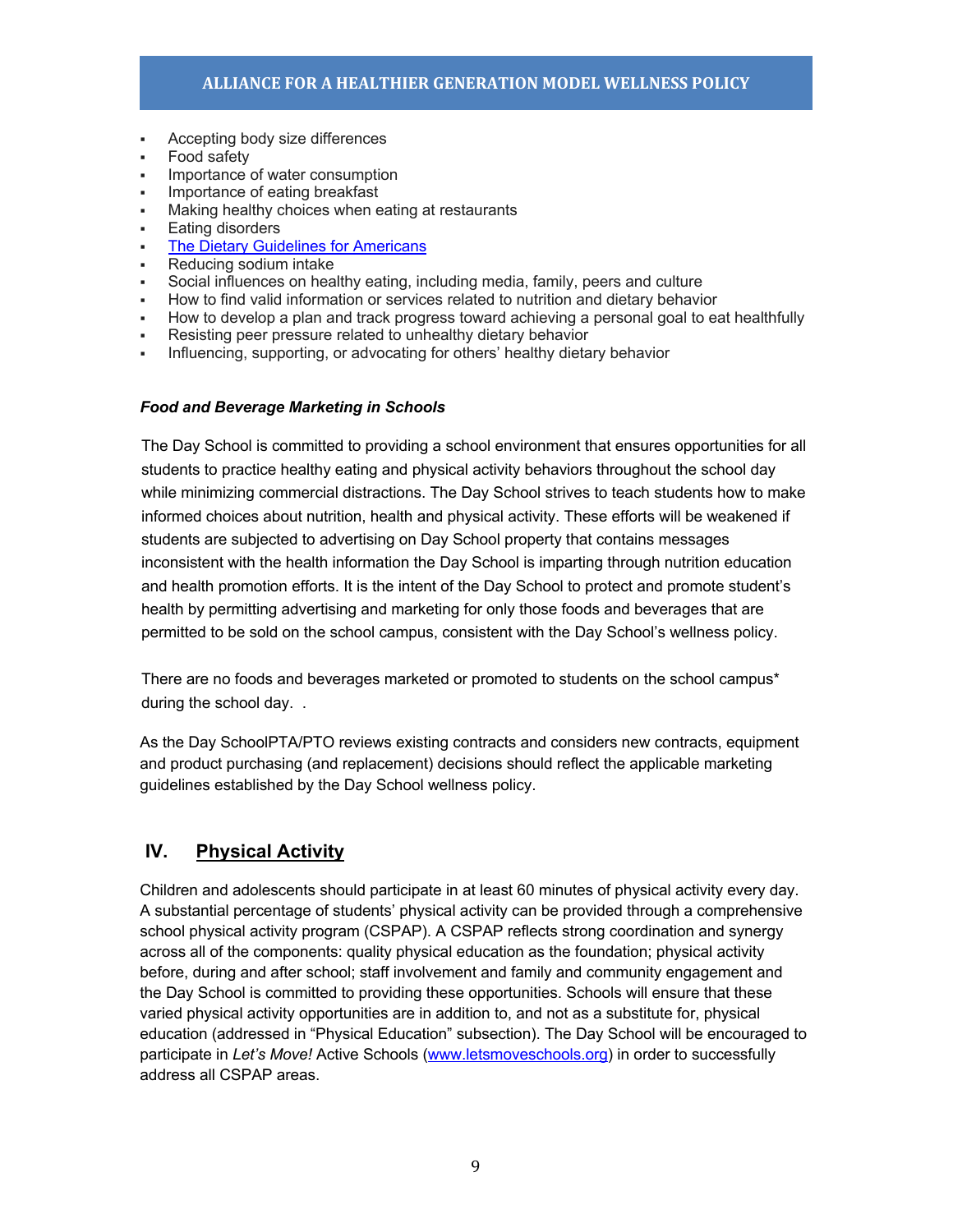Physical activity during the school day (including but not limited to recess, classroom physical activity breaks or physical education) **will not be withheld** as punishment for any reason. The Day School will provide teachers and other school staff with a list of ideas for alternative ways to discipline students.

To the extent practicable, the Day School will ensure that its grounds and facilities are safe and that equipment is available to students to be active. The Day School will conduct necessary inspections and repairs.

#### *Physical Education*

The Day School will provide students with physical education, using an age-appropriate, sequential physical education curriculum consistent with national and state standards for physical education. The physical education curriculum will promote the benefits of a physically active lifestyle and will help students develop skills to engage in lifelong healthy habits, as well as incorporate essential health education concepts (discussed in the "*Essential Physical Activity Topics in Health Education*" subsection). The curriculum will support the essential components of physical education.

All students will be provided equal opportunity to participate in physical education classes. The Day School will make appropriate accommodations to allow for equitable participation for all students and will adapt physical education classes and equipment as necessary.

All Day School **elementary students** in each grade will receive physical education for at least 45 minutes per week throughout the school year.

All Day School **secondary students** (middle and high school) are required to take the equivalent of one academic year of physical education.

The Day School physical education program will promote student physical fitness through individualized fitness and activity assessments (via the Presidential Youth Fitness Program or other appropriate assessment tool) and will use criterion-based reporting for each student.

#### *Essential Physical Activity Topics in Health Education*

Health education will be required in all grades (elementary) and the Day School will require middle and high school students to take and pass at least one health education course. The Day School will include in the health education curriculum a minimum of 12 the following essential topics on physical activity:

- The physical, psychological, or social benefits of physical activity
- § How physical activity can contribute to a healthy weight
- § How physical activity can contribute to the academic learning process
- § How an inactive lifestyle contributes to chronic disease
- § Health-related fitness, that is, cardiovascular endurance, muscular endurance, muscular strength, flexibility, and body composition
- Differences between physical activity, exercise and fitness
- § Phases of an exercise session, that is, warm up, workout and cool down
- § Overcoming barriers to physical activity
- Decreasing sedentary activities, such as TV watching
- Preventing injury during physical activity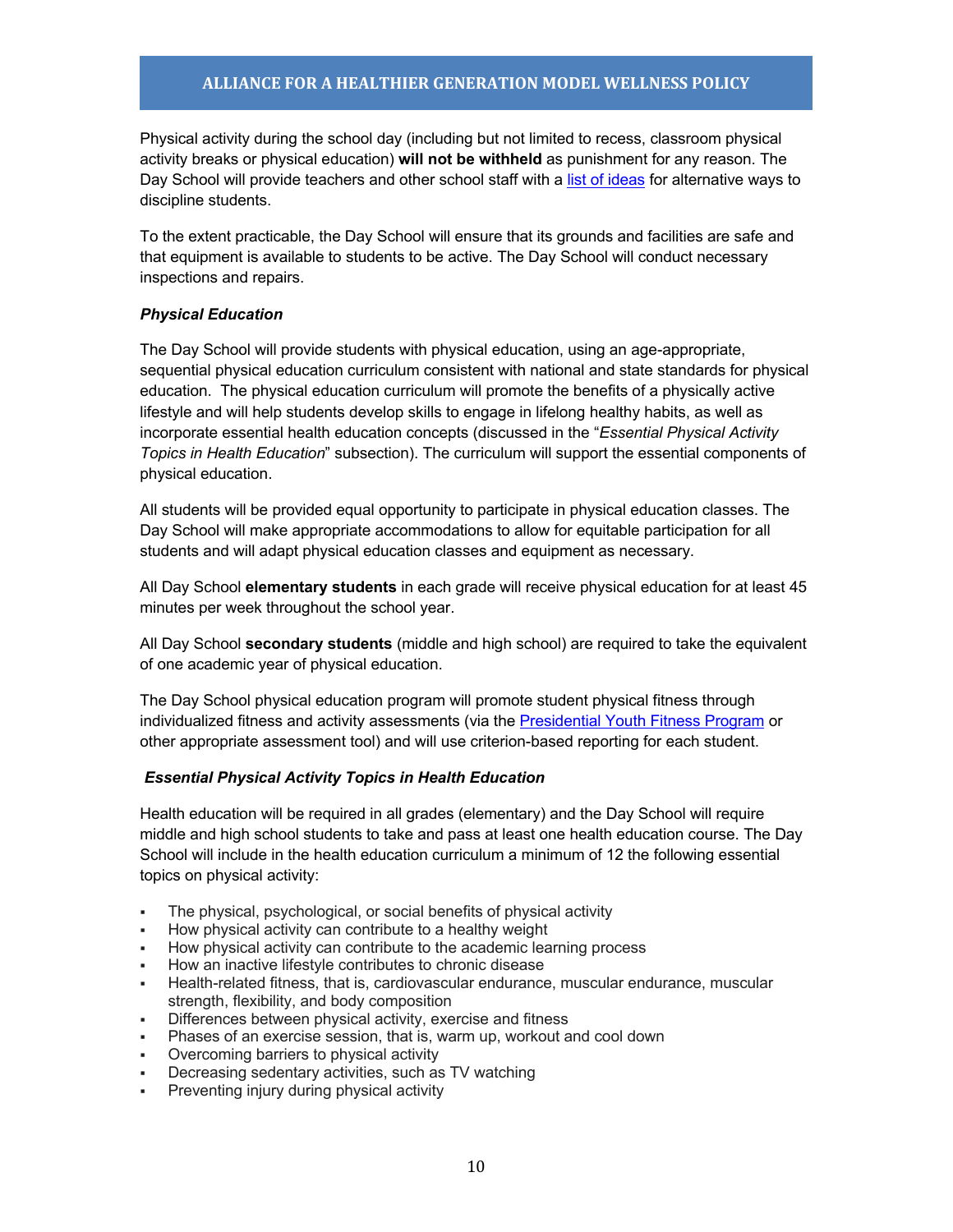- Weather-related safety, for example, avoiding heat stroke, hypothermia and sunburn while being physically active
- § Social influences on physical activity, including media, family, peers and culture
- § How to find valid information or services related to physical activity and fitness
- How to influence, support, or advocate for others to engage in physical activity
- § How to resist peer pressure that discourages physical activity.

#### *Recess (Elementary)*

All elementary schools will offer at least **20 minutes of recess** on all days during the school year (*This policy may be waived on early dismissal or late arrival days*). If recess is offered before lunch, schools will have appropriate hand-washing facilities and/or hand-sanitizing mechanisms located just inside/outside the cafeteria to ensure proper hygiene prior to eating and students are required to use these mechanisms before eating. Hand-washing time, as well as time to put away coats/hats/gloves, will be built in to the recess transition period/timeframe before students enter the cafeteria.

**Outdoor recess** will be offered when weather is feasible for outdoor play. *Students will be allowed outside for recess at the discretion of the teacher based on his/her best judgment of safety conditions."*

In the event that the school or Day School must conduct **indoor recess,** teachers and staff will follow the indoor recess guidelines that promote physical activity for students, to the extent practicable

Recess will complement, not substitute, physical education class. Recess monitors or teachers will encourage students to be active.

#### *Classroom Physical Activity Breaks (Elementary and Secondary)*

The Day School recognizes that students are more attentive and ready to learn if provided with periodic breaks when they can be physically active or stretch. Thus, students will be offered **periodic opportunities** to be active or to stretch throughout the day on all or most days during a typical school week. The Day School recommends teachers provide short (3-5-minute) physical activity breaks to students during and between classroom time at least three days per week. These physical activity breaks will complement, not substitute, for physical education class, recess, and class transition periods.

The Day School will provide resources and links to resources, tools, and technology with ideas for classroom physical activity breaks. Resources and ideas are available through USDA and the Alliance for a Healthier Generation.

#### *Active Academics*

Teachers will incorporate movement and kinesthetic learning approaches into "core" subject instruction when possible (e.g., science, math, language arts, social studies and others) and do their part to limit sedentary behavior during the school day.

The Day School will support classroom teachers incorporating physical activity and employing kinesthetic learning approaches into core subjects by providing annual professional development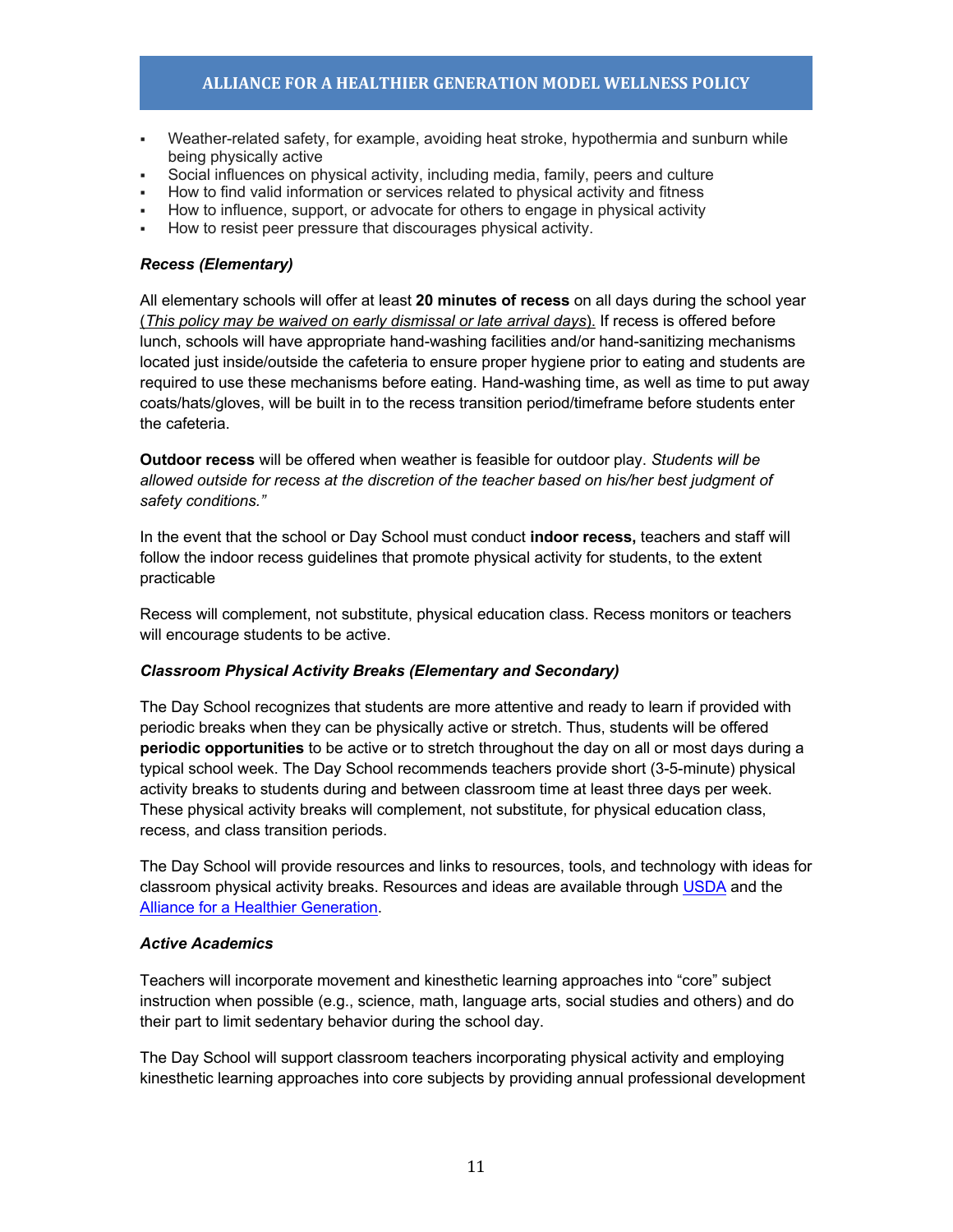opportunities and resources, including information on leading activities, activity options, as well as making available background material on the connections between learning and movement.

Teachers will serve as role models by being physically active alongside the students whenever feasible.

## **V. Other Activities that Promote Student Wellness**

The Day School will integrate wellness activities across the entire school setting, not just in the cafeteria, other food and beverage venues and physical activity facilities. The Day School will coordinate and integrate other initiatives related to physical activity, physical education, nutrition and other wellness components so all efforts are complementary, not duplicative, and work towards the same set of goals and objectives promoting student well-being, optimal development and strong educational outcomes.

The Day School is encouraging coordination of content across curricular areas that promote student health, such as teaching nutrition concepts in mathematics, science, and all areas where it could be included in the curriculium.

All efforts related to obtaining federal, state or association recognition for efforts, or grants/funding opportunities for healthy school environments will be coordinated with and complementary of the wellness policy, including but not limited to ensuring the involvement of the parents, staff and students.

All school-sponsored events will adhere to the wellness policy guidelines. All school-sponsored wellness events will include physical activity and healthy eating opportunities when appropriate.

#### *Community Partnerships*

The Day School will encourage relationships with community partners (e.g., hospitals, universities/colleges, local businesses, SNAP-Ed providers and coordinators, etc.) in support of this wellness policy's implementation. Existing and new community partnerships and sponsorships will be evaluated to ensure that they are consistent with the wellness policy and its goals.

#### *Community Health Promotion and Family Engagement*

The Day School will promote to parents/caregivers, families, and the general community the benefits of and approaches for healthy eating and physical activity throughout the school year. Families will be informed and invited to participate in school-sponsored activities and will receive information about health promotion efforts.

As described in the "Community Involvement, Outreach, and Communications" subsection*,* the Day School will use electronic mechanisms (e.g., email or displaying notices on the Day School's website), as well as non-electronic mechanisms, (e.g., newsletters, presentations to parents or sending information home to parents), to ensure that all families are actively notified of opportunities to participate in school-sponsored activities and receive information about health promotion efforts.

#### *Staff Wellness and Health Promotion*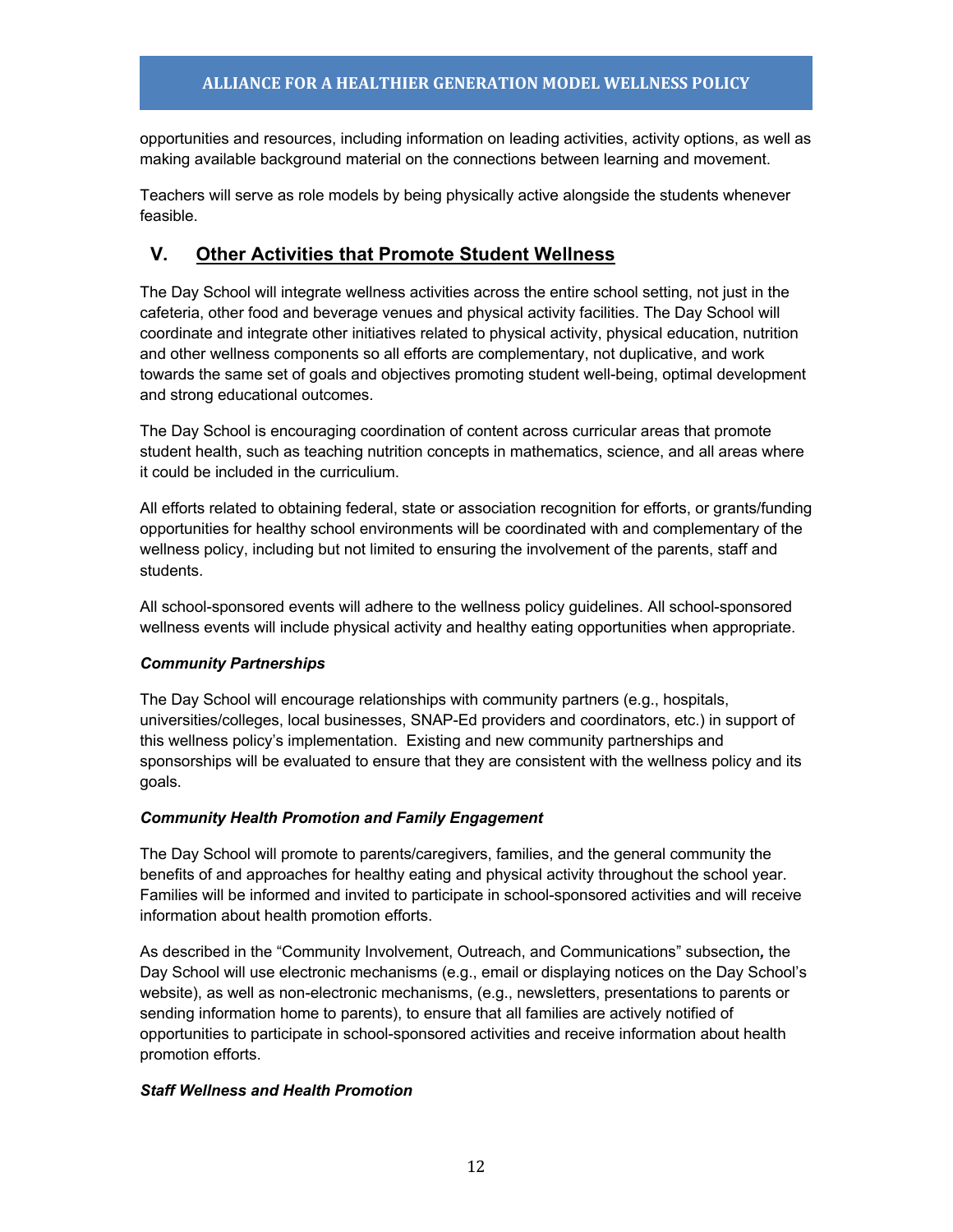### **ALLIANCE FOR A HEALTHIER GENERATION MODEL WELLNESS POLICY**

The Day School will implement strategies to support staff in actively promoting and modeling healthy eating and physical activity behaviors. All students and staff will participate in Nutritional Fridays where just prior to lunch there will be a talk, game, handout, etc. to support healthy eating. The Day School promotes staff member participation in health promotion programs and will support programs for staff members on healthy eating/weight management that are accessible and free or low-cost.

#### *Professional Learning*

When feasible, the Day School will offer annual professional learning opportunities and resources for staff to increase knowledge and skills about promoting healthy behaviors in the classroom and school (e.g., increasing the use of kinesthetic teaching approaches or incorporating nutrition lessons into math class). Professional learning will help Day School staff understand the connections between academics and health and the ways in which health and wellness are integrated into ongoing Day School reform or academic improvement plans/efforts.

> Hebrew Day School of Sullivan, Ulster & Rockland Counties 4718 State Route 42 Kiamesha Lake, New York 12751 Tel.: 1.845.794.7890 Fax: 1.845.794.0859 E-Mail: hebrewdayschool@gmail.com Web Site: http://www.hebrewdayschool.org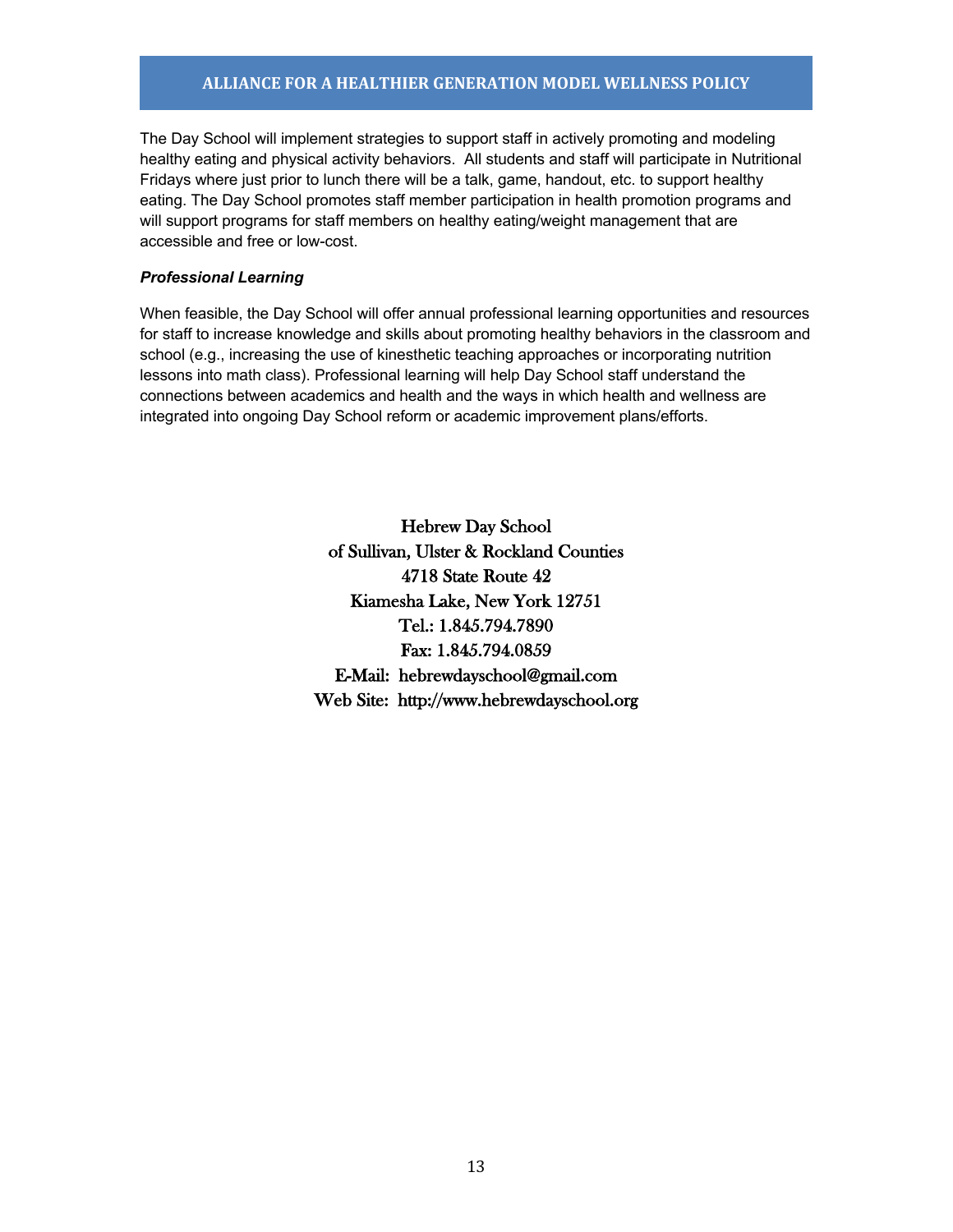## **ALLIANCE FOR A HEALTHIER GENERATION MODEL WELLNESS POLICY**

# Facebook: http://www.facebook.com/HebrewDaySchool



14